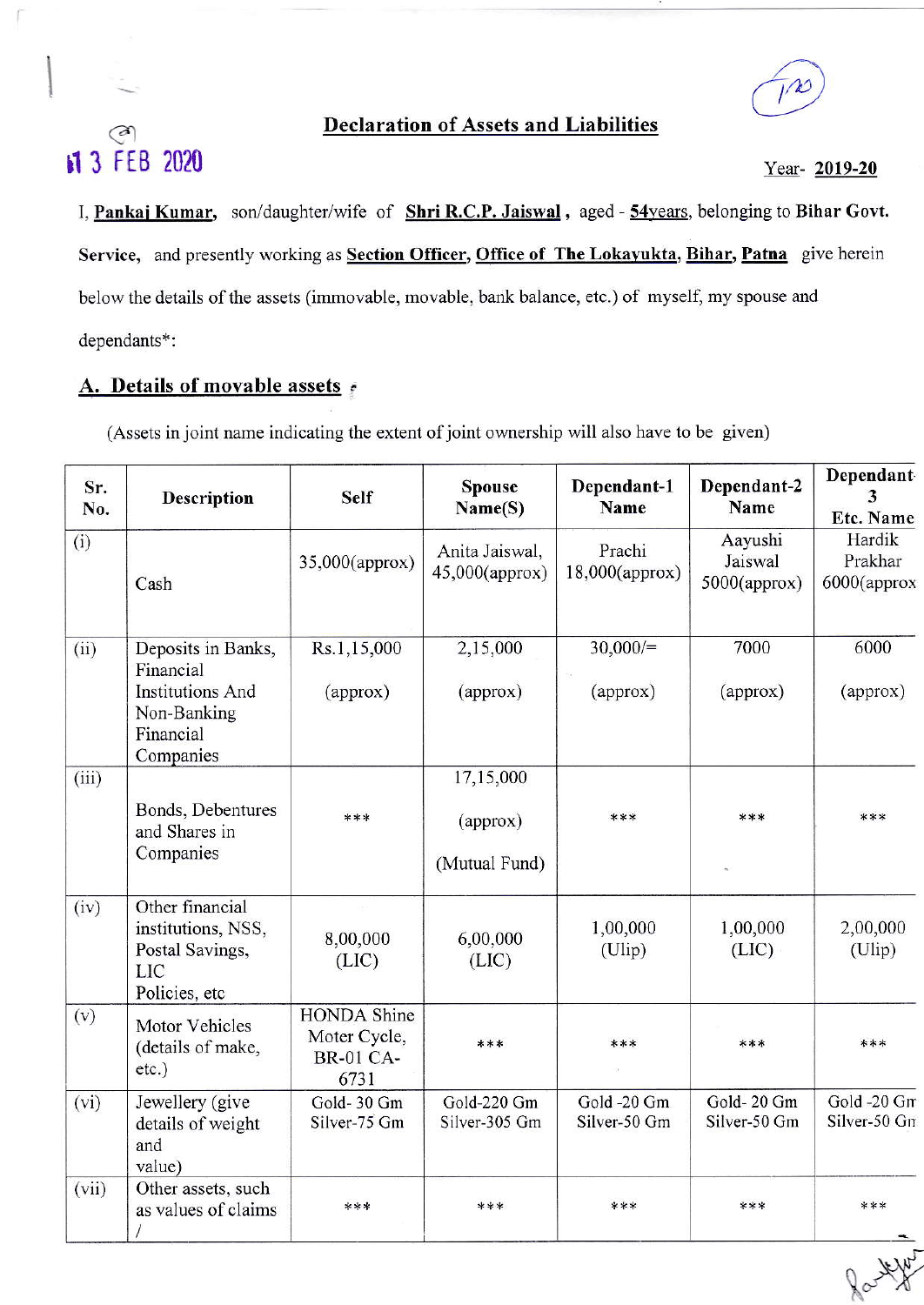interests

Note: Value of Bonds / shares / Debentures as per the latest market value in Stock Exchange in respect of listed companies and as per books in the case of non listed companies should be given.

\* Dependant here means a person substantially dependent on the income of the employee.

## **B.** Details of Immovable assets

[Note: Properties in joint ownership indicating the extent of joint ownership will also have to be indicated]

| Sr.<br>No. | <b>Description</b>                          | <b>Self</b>                              | <b>Spouse</b> | Dependant-1<br>Name | Dependant-2<br>Name | Dependant-3<br><b>Etc. Name</b> |
|------------|---------------------------------------------|------------------------------------------|---------------|---------------------|---------------------|---------------------------------|
|            |                                             |                                          | Name(S)       |                     |                     |                                 |
| (i)        | Agricultural Land<br>- Location(s) - Survey | ¥                                        |               |                     |                     |                                 |
|            | number(s)                                   | ***                                      | ***           | ***                 | ***                 | ***                             |
|            | - Extent (Total                             |                                          |               |                     |                     |                                 |
|            | measurement)                                |                                          |               |                     |                     |                                 |
|            | -Current market value                       |                                          |               |                     |                     |                                 |
| (ii)       | Non-Agricultural Land                       |                                          |               |                     |                     |                                 |
|            | - Location(s)                               |                                          |               |                     |                     |                                 |
|            | - Survey number(s)                          | ***                                      | ***           | ***                 | ***                 | ***                             |
|            | - Extent (Total                             |                                          |               |                     |                     |                                 |
|            | measurement)                                |                                          |               |                     |                     |                                 |
|            | -Current market value                       |                                          |               |                     |                     |                                 |
| (iii)      | <b>Buildings Commercial</b>                 |                                          |               |                     |                     |                                 |
|            | and residential)                            |                                          |               |                     |                     |                                 |
|            | Location(s)                                 |                                          |               |                     |                     |                                 |
|            | - Survey /door                              | ***                                      | ***           | ***                 | ***                 | ***                             |
|            | number(s)                                   |                                          |               |                     |                     |                                 |
|            | - Extent (Total                             |                                          |               |                     |                     |                                 |
|            | measurement)                                |                                          |               |                     |                     |                                 |
|            | - Current market value                      |                                          |               |                     |                     |                                 |
| (iv)       | Houses / Apartments,                        |                                          |               |                     |                     |                                 |
|            | $etc. - Location(s)$                        |                                          |               |                     |                     |                                 |
|            | - Survey /door                              |                                          | ***           | ***                 | ***                 | ***                             |
|            | number(s)                                   |                                          |               |                     |                     |                                 |
|            | - Extent (Total                             | मौजा—मैनपुरा,<br>खाता—455,<br>खसरा—1705, |               |                     |                     |                                 |
|            | measurement) - Current                      | रकवा–680 व0 फीट                          |               |                     |                     |                                 |
|            | market value                                |                                          |               |                     |                     |                                 |
| (v)        | Others (such as interest                    | ***                                      | ***           | ***                 | ***                 | ***                             |
|            | in property)                                |                                          |               |                     |                     |                                 |

 $(2)$ I give herein below the details of my liabilities / overdues to public financial institutions and government dues:-

[Note : Please give separate details for each item)

| Sr.<br>No. | <b>Description</b>   | Name & address of Bank /<br><b>Financial Institutions(s)/</b><br>Department (s) | Amount outstanding as<br>on Feb' 2019 |
|------------|----------------------|---------------------------------------------------------------------------------|---------------------------------------|
| (a)        | (i) Loans from Banks |                                                                                 |                                       |
|            |                      | Home LOAN- STATE BANK<br>OF INDIA, Boring Road,                                 | $13,22,606/=(approx)$                 |
|            |                      | Patna.                                                                          |                                       |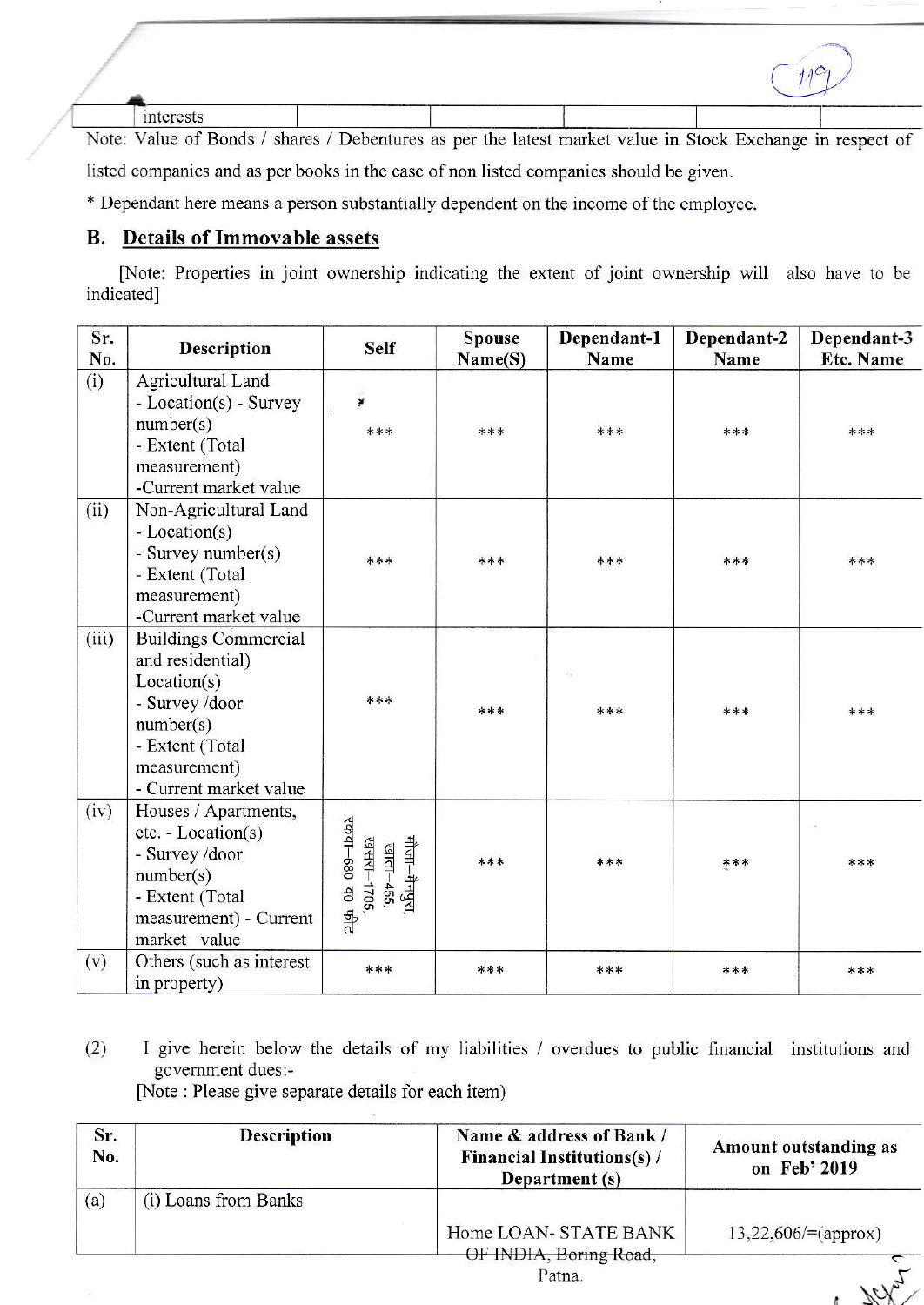|                                                                                            |                                                                        | $\mathbf{a}$ |
|--------------------------------------------------------------------------------------------|------------------------------------------------------------------------|--------------|
|                                                                                            | <b>Education Loan-STATE</b><br>BANK OF INDIA, Sinchai<br>Bhawan Patna. | $6,48,511/=$ |
| (ii) Loans from financial institutions                                                     | ***                                                                    | ***          |
| (iii) Government Dues:<br>(a) dues to departments dealing with<br>government accommodation | ***                                                                    | ***          |
| (b) dues to departments dealing with<br>supply of water                                    | ***                                                                    | $****$       |

|     | (c) dues to departments dealing with<br>supply of electricity                                                                                         | ***                                                                   | *** |
|-----|-------------------------------------------------------------------------------------------------------------------------------------------------------|-----------------------------------------------------------------------|-----|
|     | (d) dues to departments dealing with<br>telephones                                                                                                    | ***                                                                   | *** |
|     | (e) dues to departments dealing with<br>government transport (including aircraft<br>and helicopters)                                                  | ***                                                                   | *** |
|     | (f) Other dues, if any                                                                                                                                | ***                                                                   | *** |
| (b) | (i) Income Tax including surcharge<br>[Also indicate the assessment year upto<br>which Income Tax Return filed. Give<br>also Permanent Account Number | I.Tax Paid for $A$ Y 2019-20<br>-Rs $48,083/$<br>PAN No. - AHCPK0466D | *** |
|     | $(PAN)$ ]<br>(ii) Wealth Tax [Also indicate the<br>assessment<br>year upto which Wealth Tax return<br>filed.]                                         | ***                                                                   | *** |
|     | (iii) Sales Tax [Only in case of<br>proprietary<br>business]                                                                                          | ***                                                                   | *** |
|     | (iv) Property Tax                                                                                                                                     | ***                                                                   | *** |

#### **Personal Detail**  $\mathbf{c}$ .

| <b>GPF/CPF/PRAN No.</b> |   |                      | GPF NO.--- PTS-LOK-56<br>$\ddot{\phantom{1}}$                                                                                |
|-------------------------|---|----------------------|------------------------------------------------------------------------------------------------------------------------------|
| Gender                  | ÷ |                      | (M/F)<br>м                                                                                                                   |
| Date of Birth           |   | $:-$                 | 6<br>6<br>9<br>(DD/MM/YYYY)                                                                                                  |
| Class/ Group            |   | $\ddot{\phantom{1}}$ | C<br>(A/B/C)                                                                                                                 |
| Cadre                   |   | $\ddot{\phantom{a}}$ | <b>Bihar Lokayukta Service</b><br>(full Name e.g: B.A.S- Bihar Administrative Service.<br>B.S.S:- Bihar Secretariat Service) |

**PATNA**